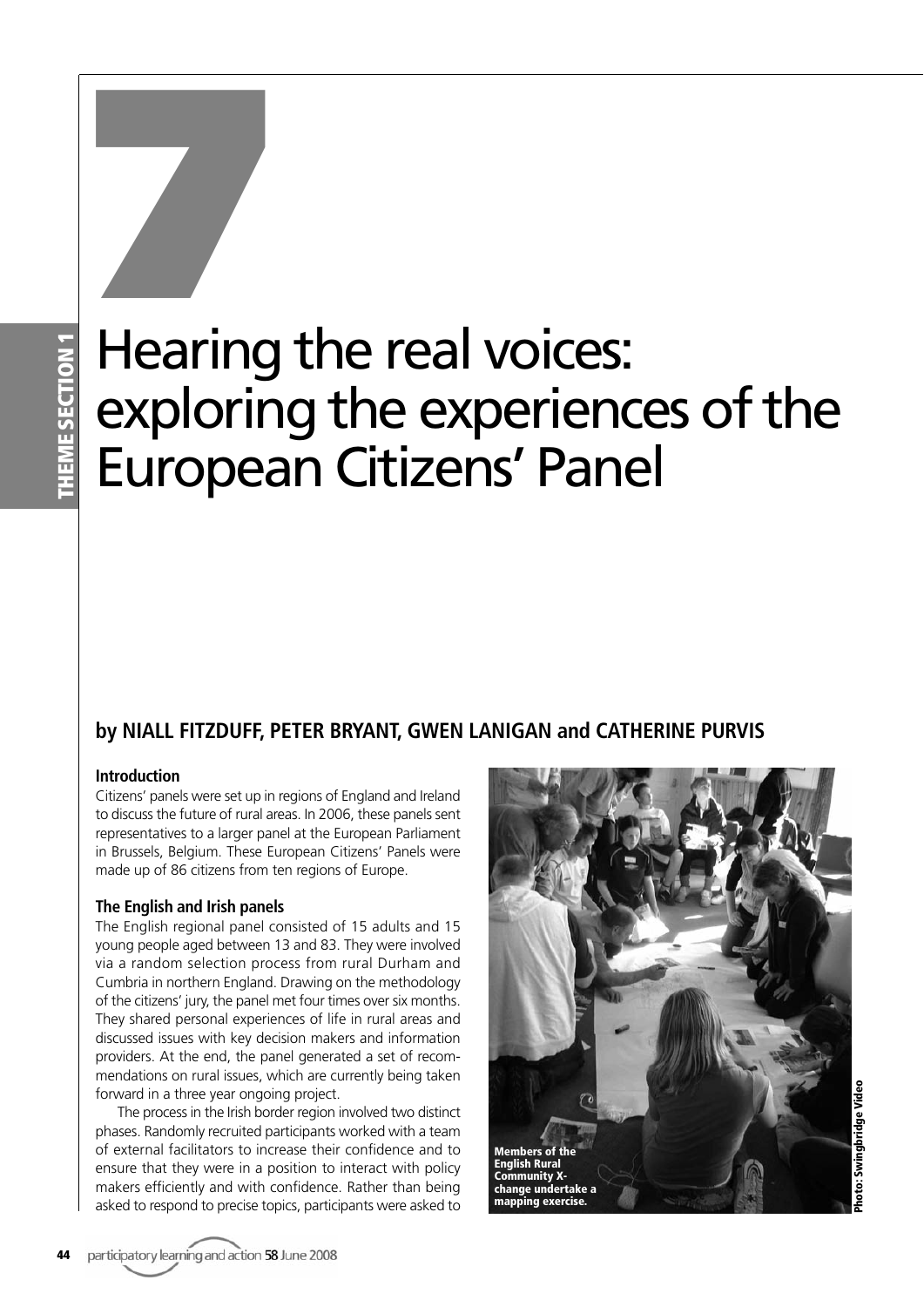

come up with the topics on which they felt they needed to be consulted. The second phase of this process involved inviting policy makers to meet with the now confident and energised participants, giving them the chance to hear what the participants had to say.

The purpose of this format was to allow the participants to lead the consultation process, rather than them being asked to respond to topics or issues. The process itself raised some interesting points, not least that despite some of the issues being actively out for consultation at the time, policy makers were generally reluctant to engage in the process. However, the policy makers who did take part did so in an open and transparent manner. They were very positive in relation to taking on board the comments and feelings of the participants. They are to be commended for their bravery, their open-mindedness and their contribution to this process.

### **The English experience of Brussels**

Seven young people and three adults from the English panel took part in a three-day event in Brussels, together with a further 76 citizens from across Europe. Each citizen participated in a series of workshops focused on concerns, themes and visions, until finally the panel agreed a set of Europeanwide recommendations. At the gathering's culmination, the citizens presented their recommendations in the form of a report to a number of high-profile European politicians and civil servants in the European Parliament buildings.

The interaction with European decision makers took place

in an auditorium with fixed seating. Upon speaking into an illuminated microphone, each speaker was simultaneously translated into seven different languages and his or her image relayed onto television screens on each person's desk. Recommendations were read out, and copies of the report were presented to key decision makers, followed by an open question-and-answer session. The reaction of the citizens to the meeting was mixed, with one group poised to walk out if the European Commissioner for Agriculture and Rural Development, Mariann Fischer Boel, refused to discuss the report. Others seemed relatively happy with the bland commitment from some decision makers to use the report for 'the design and the vision of future regional policy'.

### **The Irish experience of Brussels**

The intense experience of spending four days together with participants interacting in different languages, meeting highly placed officials in the EU institutions and producing their own report was an amazing achievement. At this level the experience was fulfilling. However, for the most part the policy makers defended their policies, missing the opportunity to engage in a new type of dialogue. There was a sense of taking the status quo to task.

How real is all this in terms of participation and change? An optimistic view would be that citizens' panels can influence regional change, given that perhaps 5% of policy is up for negotiation. At EU level, it may be 1% that can be influenced. Then pitch that against 87 'citizens' and their legiti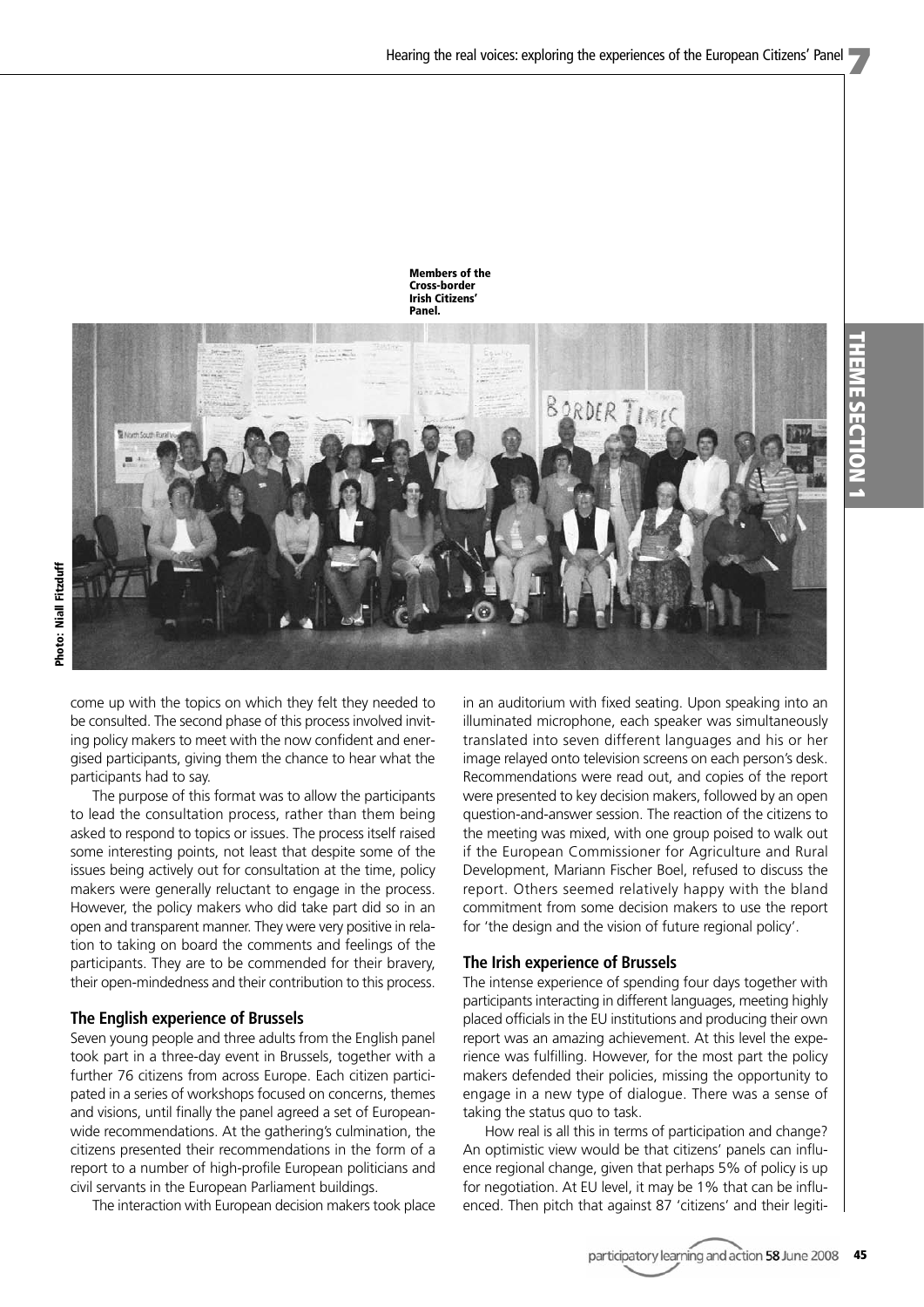**HEME SECTION 1 THEME SECTION 1**

**"Handled well, the feelings of empowerment experienced by those who take part in terms of speaking to those in power is palpable and tangible."**

**People from nine regions of Europe present their case to the European Commissioner for Agriculture and Rural Development, Mariann Fischer Boel, who refused to discuss their report.**



**Young participant in Brussels reports on his group's discussions.**



macy in representative terms against the population of Europe. As an educational exercise, the process has merit but it is costly. Handled well, the feelings of empowerment experienced by those who take part – in terms of speaking to those in power – is palpable and tangible. Citizens could be visibly seen to have been empowered and to grow in confidence throughout the process. But it is another matter as to whether it can achieve real change and add value to flagging democracies. Could such processes have the potential to be more than just a new toy for academics, policy makers and other professional elites? As with other articles in this issue, it is too early to say.

### **Final reflections, by Peter Bryant**

So what can we learn from this unsatisfactory interaction and how could we have changed our practices? Our responses could probably be at two levels. Firstly, it would be possible to improve the process by making minor adaptations to the methodology. In advance of such a meeting, an attempt could be made to meet each of the decision makers to explain the process and its outcomes and push for them to commit to follow up (for example, by offering to pay for a meeting with ten citizens from the panel to discuss the deliberations in more depth). Time could be spent with citizens preparing them for the interaction and improving their political capabilities (for instance, by undertaking power analyses, gaining a better understanding of European decision-making processes, role playing the future interaction and rehearsing strategies for pushing for action). Interaction with decision makers could be in a more informal setting, taking into account the need for translators. Assertive facilitation of such a meeting could discourage politicians from offering only platitudes and no commitment to action.

The second option recognises the limitations of tinkering with the process and instead calls for a rethink of the role of approaches such as citizens' panels or juries as tools for activism. This approach challenges the idea that through random sampling a selection of citizens can be 'representative' of a wider set of communities. Instead, what is most important is that citizens are selected who are more able to take action and push for the implementation of the recommendations, upon the conclusion of the deliberative phase of such a project. This could be achieved by linking the process directly with a relevant social movement or movements.

Such an approach could look something like this. The citizens for the English panel are selected from the membership of the Trades Union Congress (TUC). The selection may be random to a point, but with a bias towards marginalised members of the population who have little voice. Having undertaken a process of deliberation, which has also increased their political capabilities, the panel members are then supported by the TUC as they lobby decision makers, or use whatever strategy they see fit to try and affect change.

However, not everyone agrees that citizens' juries should be reshaped as tools for activism:

*For me random selection is the most democratic way to select citizens. However, it is a biased method because those randomly selected persons accept to take part in the process by being 'politically' active. Two approaches should probably be combined: random selection combined with targeted people coming from under-represented groups.*

Betty Nguyen, a French project facilitator.

*It was always Peter Dienel's [credited as one of the original designers of a Citizens' Jury process] point of view that the participants get their legitimacy from being an 'ordinary' citizen selected at random for some time and a certain purpose/topic (which is defined by the institution who is the commissioning body and has its own democratic and legal legitimacy). 'Taking action' is not within*